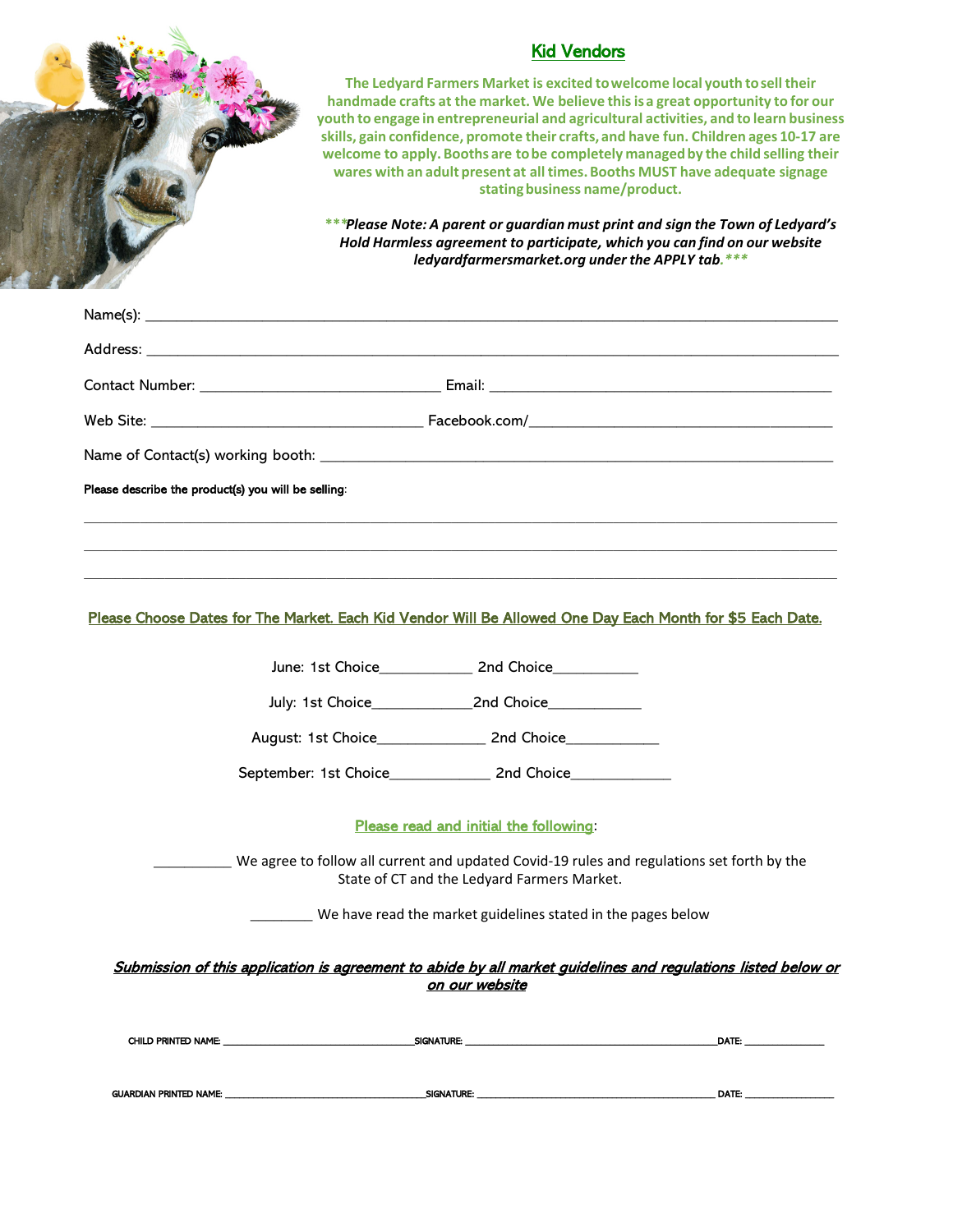# Please mail completed signed forms and payment to:

Ledyard Farmers Market, Attention Market Manager PO Box 334, Ledyard, CT. 06339 OR Email to market\_mgr@ledyardct.org

## Checks can be made out to: Town of Ledyard In the memo line please write: LFM

## The LFM has the final say on booth placement.

Thank you for your interest in the Ledyard Farmers Market (LFM). We look forward to reviewing your completed application and welcoming you to the market. Please Note: Submitting an application does not guarantee a spot at the market. Only applications completed in full for your requested dates will be reviewed. Once approved, you will be contacted by a committee member.

### Market Info:

The summer market is held each **Wednesday** from 4pm to 7pm, for 16 weeks, beginning the first week of June. The market is held at the Lower Ledyard Town Green located at 728 Colonel Ledyard Highway, Ledyard, CT 06339. Note: Weekly themes are attached.

#### Market Committee:

Market Manager Asst. Market Manager LFM Committee Team Lauriann Hary Jami Allyn Pam Ball, April Brunelle, Pete Hary, Mrkt\_Mgr@LedyardCT.org Jallyn@Brand-svc.com William Thorne, Amy Yaras, Ellin Grenger

## Dates and Themes

| Date                         | Theme 222                             | Date          | Theme 222                     |
|------------------------------|---------------------------------------|---------------|-------------------------------|
| June 1                       | <b>Back with a Bang</b>               | July 27       | <b>Hometown Ho Down</b>       |
| June 8                       | <b>How Sweet it is</b>                | Aug 3         | <b>Dogs Days of Summer</b>    |
|                              | June 15   Rainbow Connection          | Aug 10        | <b>Bubbles &amp; Blooms</b>   |
|                              | June 22 Everythng's Better with Bacon | <b>Aug 17</b> | <b>Perfect Pairings</b>       |
|                              | June 29 SEA you at the market         | Aug 24        | Crusin' to the 50's           |
| July 6                       | <b>Red, White &amp; Berry</b>         | <b>Aug 31</b> | <b>Bee Happy, Bee Healthy</b> |
| July 13                      | <b>Let's Get Cooking</b>              |               |                               |
|                              |                                       | Sept 7        | <b>Colonel Pride</b>          |
| July 20<br><b>Ohana Luau</b> |                                       | Sept $14$     | <b>Heroes at Home</b>         |

**Vendors share responsibility for keeping LFM viable and ensuring public safety. By following the rules and policies as outlined below, vendors will remain** *good standing* **and help create a safe, fun, and profitable market environment. Violation of the rules will put the vendor "out of compliance" which can affect their ability to participate in the market.**